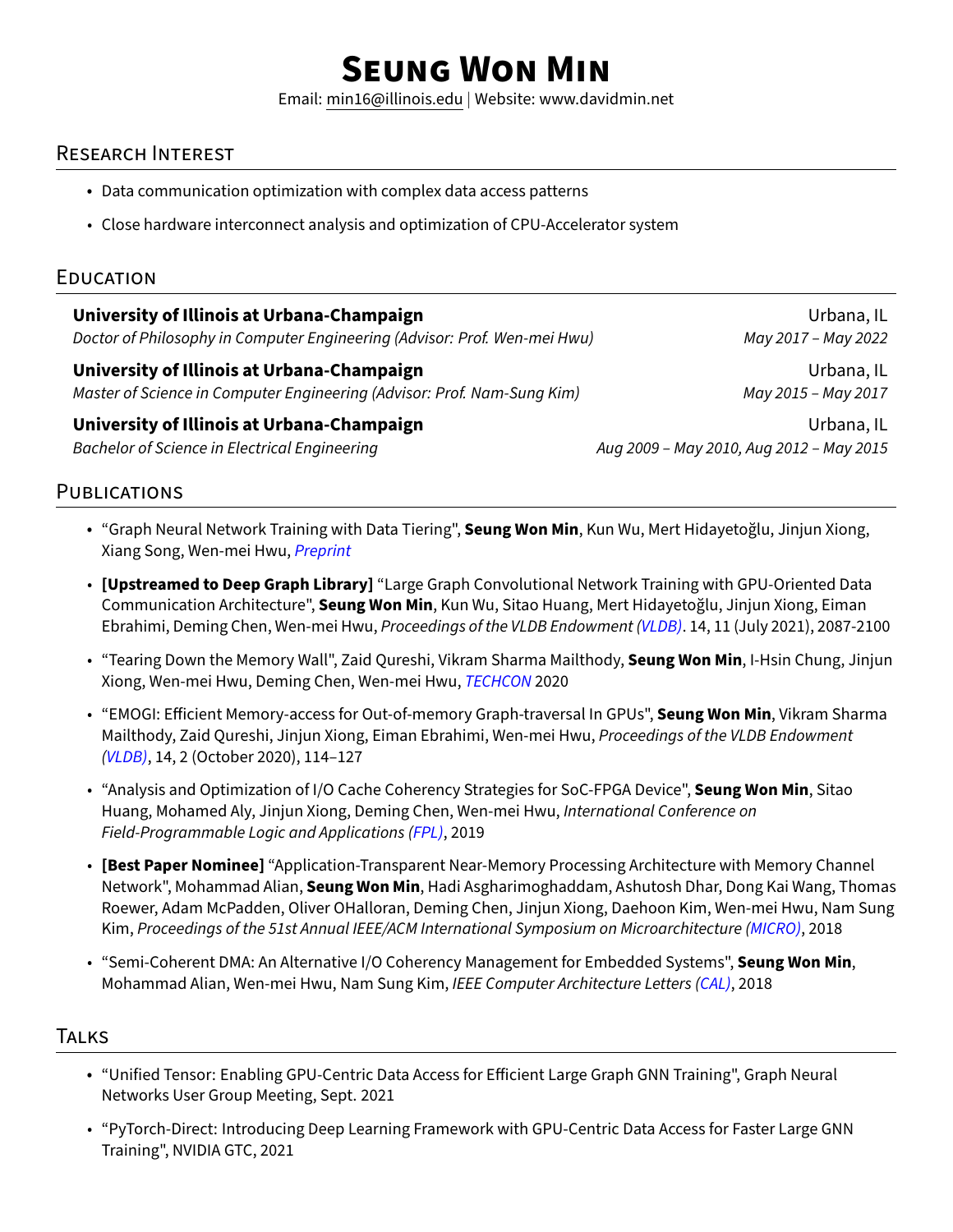#### **Prototyping PCIe Switch on Xilinx Versal SoC-FPGA**

- Built a fully functioning PCIe 3.0 switch on Xilinx Versal SoC-FPGA for PCIe packet manipulation/probing between CPU and PCIe devices (e.g., NVMe SSD, Gigabit Ethernet, and GPU).
- It is mainly used for debugging and analyzing performance bottlenecks in device-to-device interactions, which are generally impossible with the existing software-oriented debugging methods.

#### **PyTorch-Direct: GPU-Centric Data Access for Efficient Sparse Data Access**

- Identified excessive CPU-induced data communication overheads in a multi-GPU graph neural-network (GNN) training and proposed a new GPU-oriented data communication model, which releases GPUs from the CPU management. In the GPU-oriented method, GPUs directly access CPU memory over PCIe.
- Closely analyzed GPU-PCIe traffic behavior using FPGA to discover a potential performance drawback of the GPU-oriented data communication over PCIe and proposed a countermeasure to eliminate the drawback.

#### **Analysis and Optimization of SoC-FPGA Cache Coherent Interconnect**

- Extensively investigated available cache coherency options available in SoC-FPGA platform and provided detailed case study analysis to explain abnormal performance behaviors observed in SoC-FPGA designs.
- Performed in-depth analysis of how compiler/cache hierarchy/prefetcher policy can have different impacts on cache coherent data transfer performance and demonstrated how to control them.
- Provided case studies using several real-world applications such as machine learning and computer vision.

#### **Near-Memory Accelerator Design on IBM POWER8 Systems**

- Worked on various aspects of hardware prototyping, including RTL designing and Linux driver coding to enable the experimental near-memory accelerator – designing a fully functioning near-memory accelerator required a comprehensive understanding of both hardware and software.
- Proposed and implemented an SoC-like near memory accelerator design with embedded CPU, scratchpad memory, and DDR3 controller, so while the acceleration unit provides raw computation power, the embedded CPU can handle control details.

### WORK EXPERIENCE

University of Illinoist at Urbana-Champaign Urbana, IL

- Building an accelerator-oriented communication architecture for better scalability and lower CPU overhead.
- Devising a seamless hardware/software support of the new data communication architecture to hide overwhelming details from the end-users.
- Demonstrating several proof-of-concept designs in FPGA for realistic performance measurements.

#### **Research Internship - Fine-Grained CNN Accelerator Design** 05/28/2019 – 08/15/2019

IBM Research Yorktown Heights, NY

- Developed a communication library enabling fine-grained CNN accelerations on FPGA.
- Proposed a design to utilize IBM's coherent accelerator processor interface (CAPI) to hide address translation details from FPGA and minimize the software overhead in data communication.

#### **Research Internship - Near-Memory Accelerator Design** 06/05/2017 – 08/25/2017

- Designed, debugged, and evaluated experimental near-memory accelerator on IBM POWER8 server with Ubuntu Linux running.
- Designed and implemented a shared accelerator memory space between the host CPU and the accelerator for low latency data communication and a DMA-less design.

**Research Assistant** 01/01/2016 – Current

IBM Research Yorktown Heights, NY